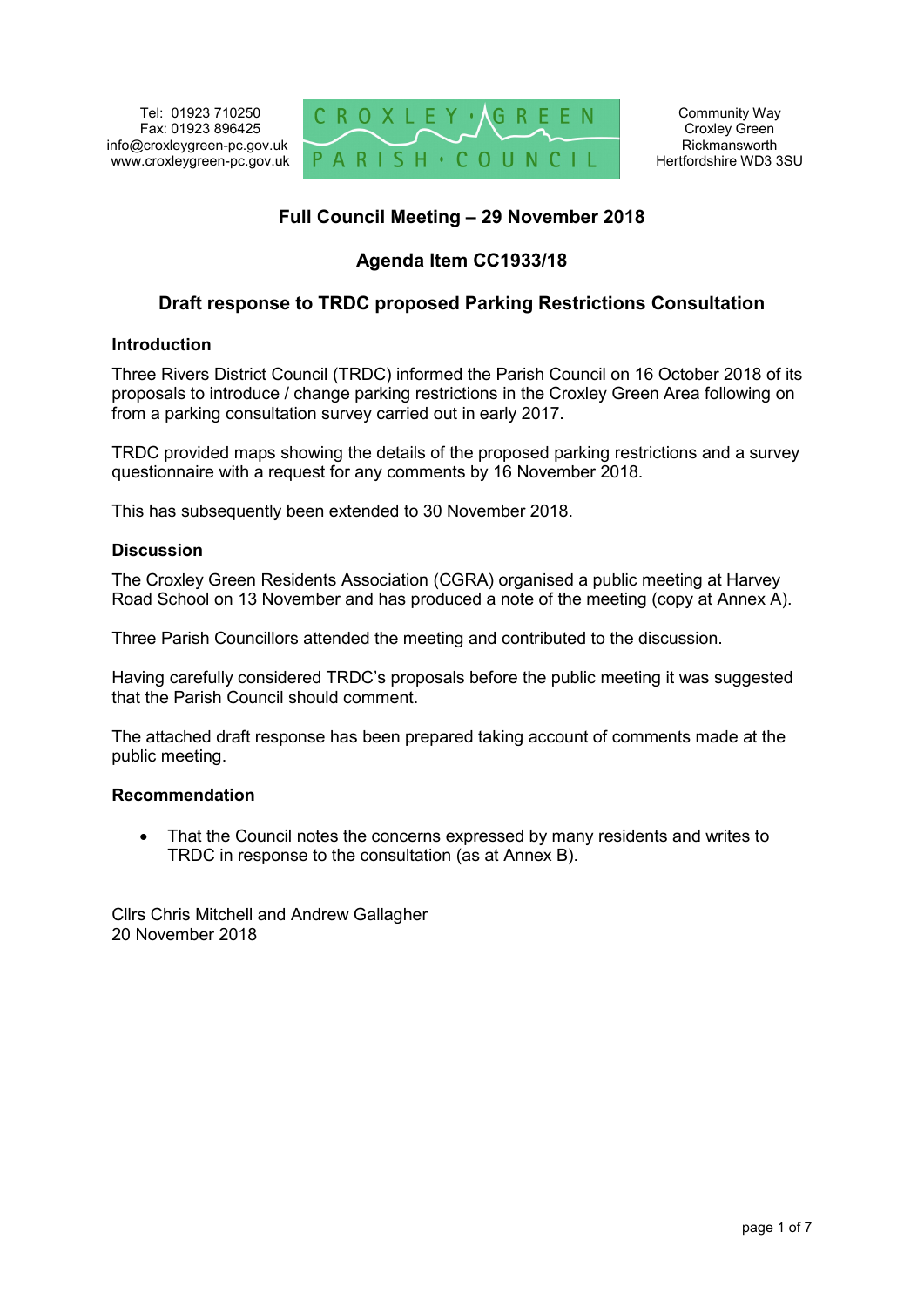## **Annex A**

## **CGRA meeting on proposed local parking measures held on 13th November 2018**

## **General**

The meeting was held with aims of:

- a) making people aware of the overall impact on the community of the proposed parking measures:
- b) ascertaining the overall level of support for parking measures and:
- c) ensuring the Council received informed feedback to its consultation via the CGRA, Parish Council, Three Rivers District Council "TRDC" councillors, individual local residents and other local resident groups.

Having been a focal point for local resident comments on the topic the CGRA considered the staging of a public meeting to be the vital component in the process.

It was estimated that there were 200+ people in the hall. The audience contained 3 Parish councillors, 3 District councillors, our County Councillor and the TRDC Senior Transport Planner. The Chair advised the audience that TRDC had extended the survey deadline to 30th November.

The Chair of the meeting had obtained key information from TRDC to assist him in outlining the genesis of the parking measures and a scheme overview. TRDC had also provided the answers contained in the FAQ sheet had been handed out before the meeting commenced.

The Chair advised that the parking zone maps were indicative proposals only and that they would be subject to amendment following the current consultative feedback. Such schemes typically involve 3 or more rounds of consultation.

At the outset of the meeting a show of hands poll indicated about two thirds of attendees were not in favour of the scheme with the balance split between "in favour" or "unsure".

Another show of hands indicted almost all had off street parking with a majority having off street parking for 2 or more cars. A vast majority were not aware

- a) of the TRDC parking survey in 2017 or
- b) of the results of that survey.

Most of the audience were aware of the current proposals but were unclear as to details for their road.

The review commenced as a consequence of TRDC receiving a total of 39 requests from residents in 26 of our roads. The time period in which those requests had been made was not made clear. However, the statistic did not appear to indicate the need for such wide ranging parking measures.

The above mentioned factors underpinned the meeting as the Chair proceeded to provide information on the background leading to the drafting of the measures - followed by an overview of the scheme.

#### **Feedback highlights**

Numerous pertinent questions and statements were made during the course of the meeting. We have attempted to summarise them as follows:

A point that received almost universal concurrence was a requirement for publishing the rationale behind the proposals; a reasoned argument both for the scheme (as a whole) and for the individual elements.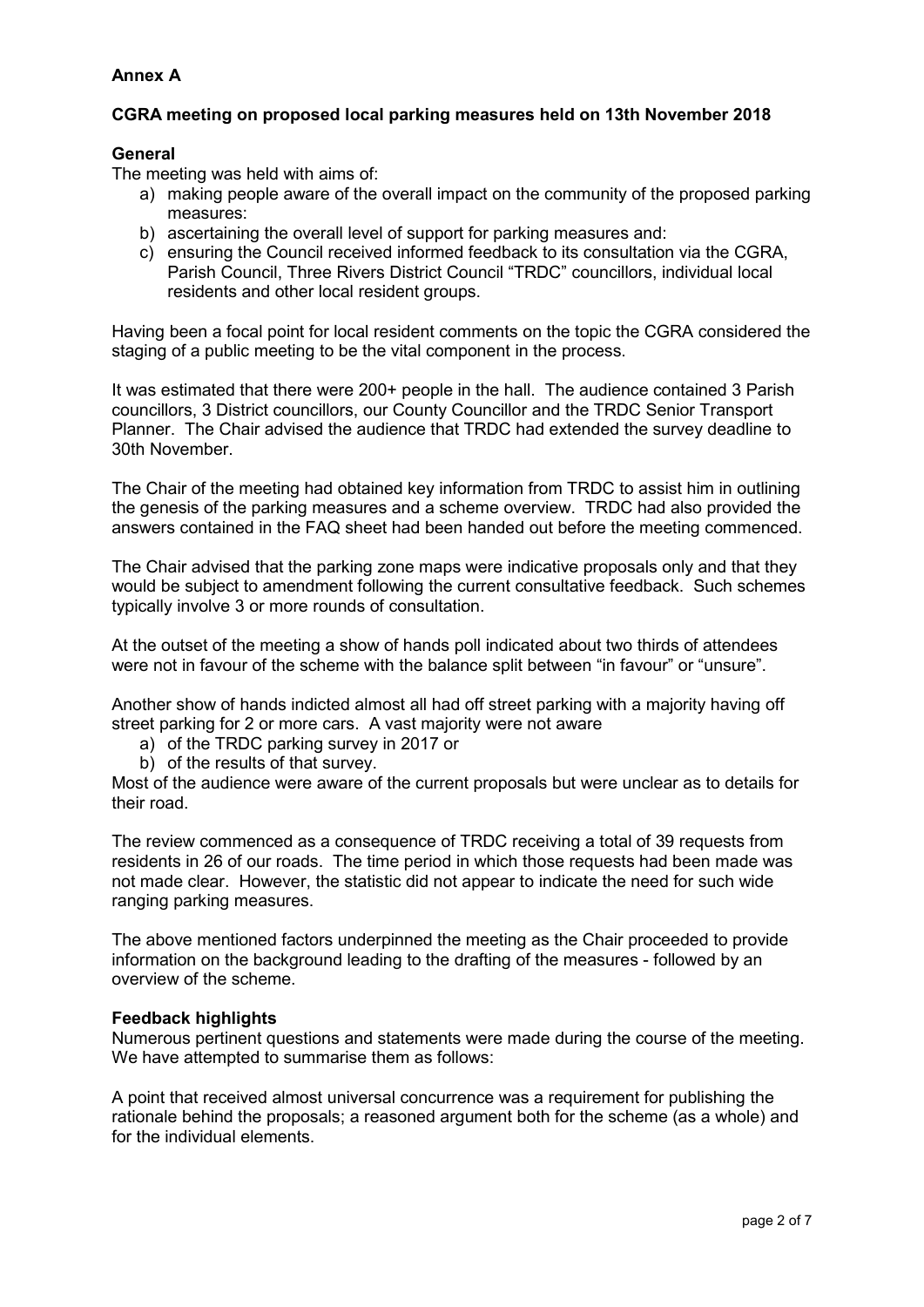There was overall support for the notion that there be public presentations / displays by TRDC councillors and officers of schemes that reflected majority preferences whilst also outlining overall rationale for the inclusion of specific parking zones within Croxley Green.

The survey results from 2017 lacked key information - number of dwellings in each road and therefore did not indicate a majority of households were in overall favour of parking measures.

An example of one particular road survey was incorrectly interpreted by the Council and led to a measure that no household in the street indicated they required. It was likely that a review of the results would yield similar defects. Can the Council revisit the 2017 survey results and factor in the number of dwelling per road surveyed in order to derive where there were majority views?

The 2018 survey needed to be withdrawn and reworded in order that:

a) residents not in favour of (but who would be subjected to) parking measures could have a say in the type of measures preferred and;

b) residents not in a "proposed measures road" could provide consultation input. Alternatively, a subsequent survey needed to be formulated that did not automatically assume the measures would be carried forward.

The measures were not a solution, merely moving the commuter parking issue to roads outside of the proposed parking zone.

Residents considered that if an adjacent road was in overall favour of the measures then their road would also have to be included, otherwise it would end up with overspill parking.

Issues raised included commuter parking - but this was by no means a problem for many roads. Issues also included: safety on road corners, school drop off and pickup, inconsiderate parking, partial blocking of dropped curbs, local residents parking for shops and local services, misuse of Community Way public car park, households with 3 or 4 vehicles, A414 road parking for households and shops / pubs / cafe's etc., parking displacement into non permit roads. It was suggested that

- a) some issues needed to be looked into separately and
- b) there were already existing measures in place to deal with most of the aforementioned issues and that
- c) therefore, a completely new perspective was needed to look into the issues raised that included local community involvement and overall agreement.

There was a negative response to the fact that, by law, every part of a zone must be controlled during its operational hours. There was overall disdain for

- a) the fact that parking zones would not include any "unrestricted parking" areas and
- b) the idea of having pay and display areas ( with accompanying pay and display machines.

Reduction of short stay bays from 1 hour to 30 minutes (pay and display thereafter) did not appear to have any support and was agreed to be detrimental to shops.

It was remarked that the measures indicated in the parking zone plans would significantly change the nature of our community for the worse.

The Financial aspects raised included:

- a) Local residents being financially penalised (having to pay for permits / visitor permits).
- b) Permit price rises.
- c) Seen as a revenue generator for TRDC.
- d) Funding / resourcing for enforcement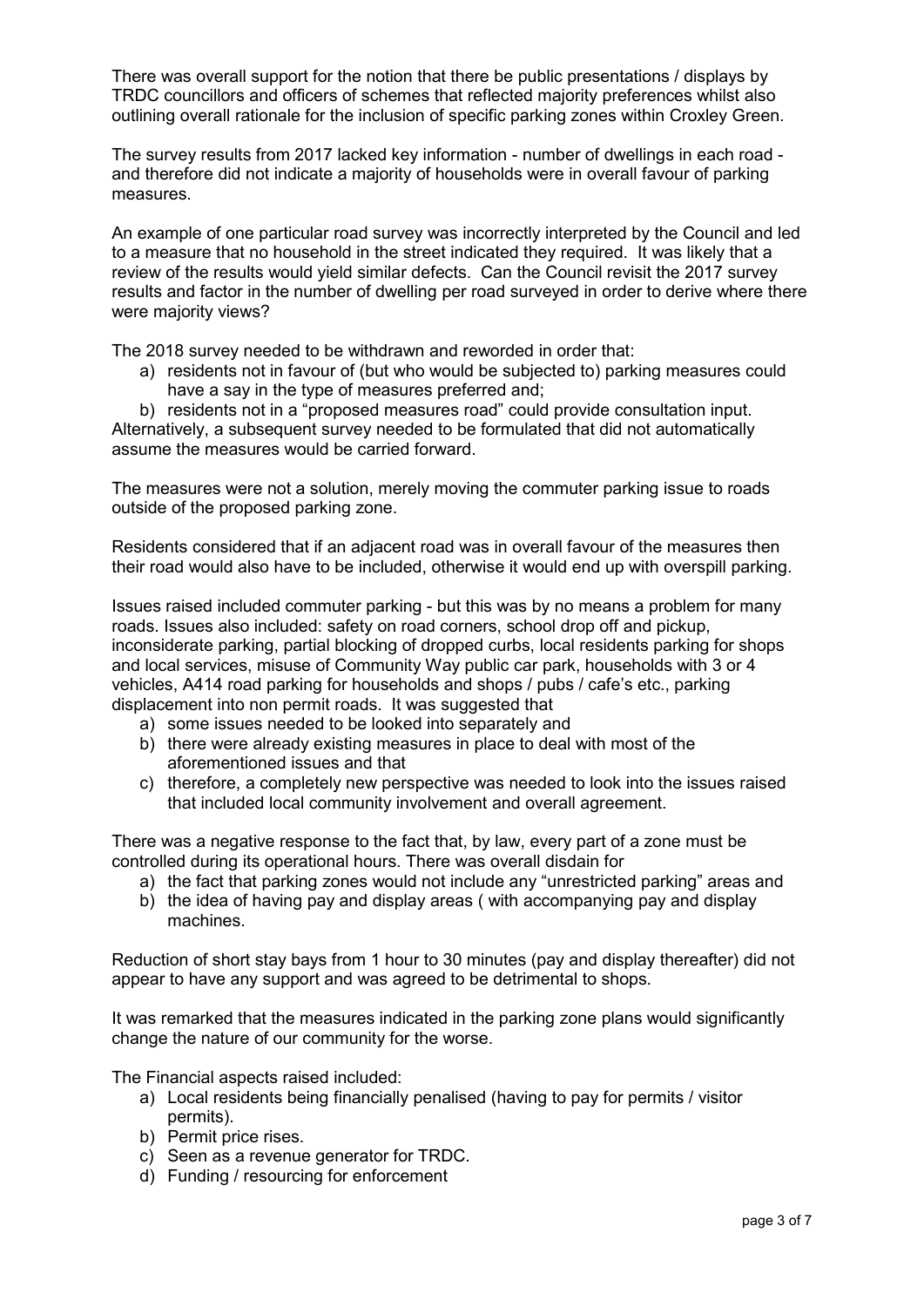The Chair constantly reminded the audience that it was a primary aim of the meeting to ensure that local residents provided feedback to the current survey form (even in its flawed state). Question 3 of the survey allowed for free format comments and separate sheets of paper could be utilised if required.

The Chair also reminded the audience that this was a community issue (the actions of individual residents and, individual roads having a marked domino effect on neighbour roads) and suggested that local residents may want to get organised in their own road, get an overall consensus (via door knocking) and submit that as a survey response. The CGRA would be available to provide advice to those who wanted to consider this approach.

#### **In summary**

It was clear from the meeting that parking measures indicated in the individual parking zone plans were not suitable for remedying the different issues identified.

The plans and associated papers were not easy to locate for residents who received paper versions of the survey.

Residents want to see a scheme rationale based on local resident feedback which is supported by clear evidential survey results. Such a scheme should be made available to all Croxley Green residents.

Residents would expect the joint involvement of local District and Parish councillors and the CGRA prior to being issued with the above.

It was a primary aim of the meeting to ensure local residents provided feedback. The Chair advised the audience that notes of the meeting would be made available to assist residents in their survey responses. If residents had already submitted a survey response to TRDC they could complete a subsequent one, stating it superseded the previous submission.

**Croxley Green Residents Association 18 November 2018**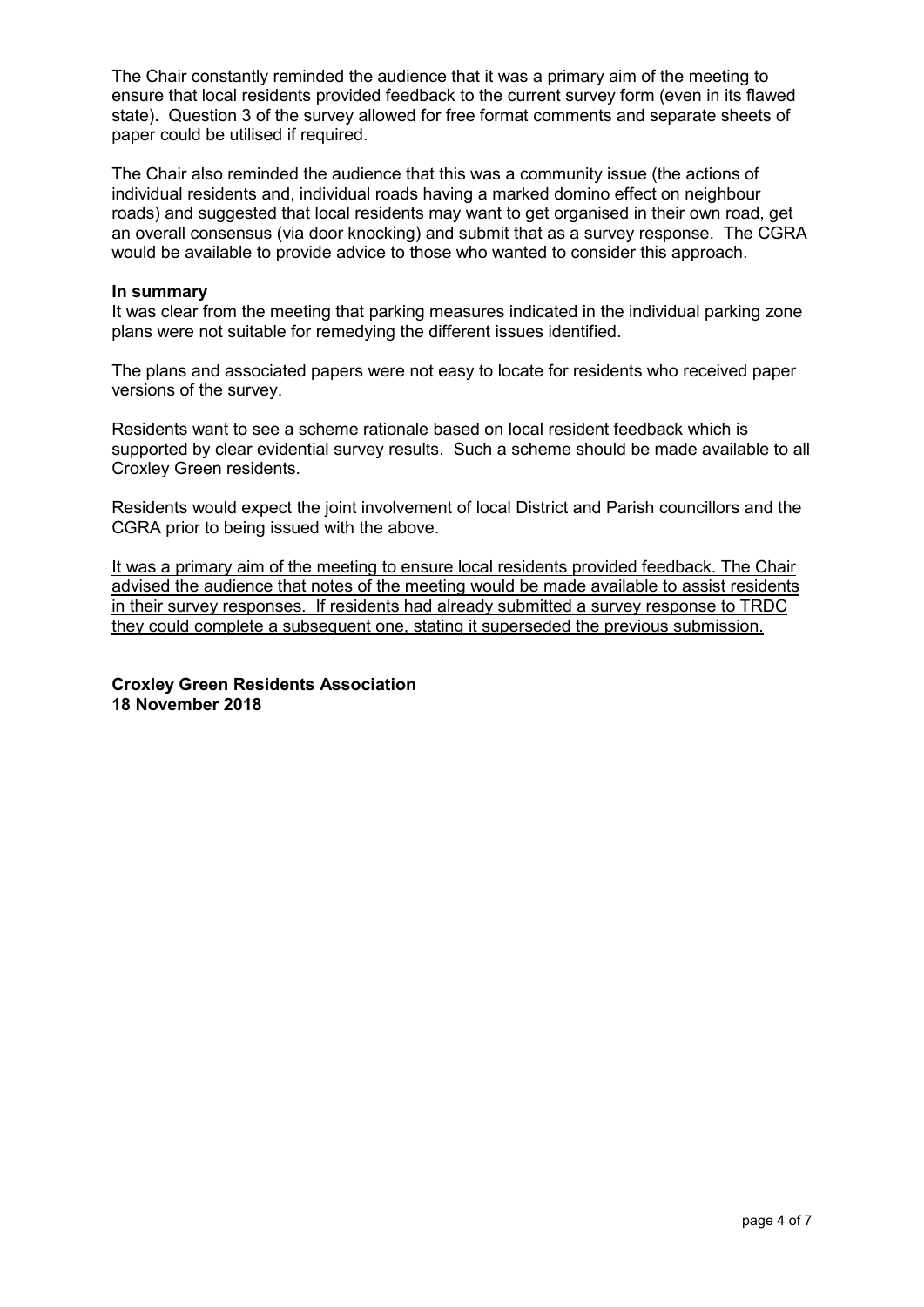## **Annex B**

# **Draft letter to TRDC on car parking proposals**

## **Public consultation on proposed parking schemes – the Croxley Green area wide review**

Thank you for your consultation e-mail of the 16 October 2018. Having studied your proposals carefully, and in detail, the Croxley Green Parish Council offers the following comments on the proposed parking scheme.

The Parish Council is opposed in principle to the introduction of parking restrictions or controls anywhere within the Parish except:

- Where they are absolutely necessary for road safety or traffic management reasons
- Where they can be justified to support the local economy or social activities (for example near shops and schools), or
- Where a substantial majority of those residents affected are in favour of the controls or restrictions

The Parish Council wishes to preserve the character of Croxley Green, as far as possible, and therefore wishes to minimise the proliferation of signs and road markings. It is also aware that many residents object to paying to park on the highway near their homes and appreciates their concerns.

The Parish Council is well aware that the demand for on street parking exceeds the available space in a number of places within the Parish, at different times, and appreciates that Three Rivers District Council is trying to find solutions that meet the needs of local residents and businesses as well as the wider community.

In general there are three main types of problem:

- Overnight (and at weekends), where there is insufficient parking off street and on street for the number of houses and cars.
- Daytime during weekdays where commuters or those working in local businesses need to park near the station or their work place and there is insufficient off street parking.
- At busy times near shops and schools when there are more seeking to stop or park than the spaces available in the local area.

There are also more localised problems; particularly near junctions and on some streets where there is a high proportion of dropped kerbs.

There are also problems caused by inconsiderate drivers who park on private land or obstructing entrances or exits, obstructing footways (pavements) and/or obstructing traffic on the streets.

The Parish Council understands the complexity of the parking issues facing Croxley Green and TRDC and remains willing to be involved constructively to assist TRDC to find remedies that are acceptable to the majority of our residents.

## **Previous consultations**

We understand that Hertfordshire County Council (HCC) is the highway authority responsible for road maintenance and road safety and HCC has delegated its responsibilities, as the traffic authority, for parking control to Three Rivers District Council (TRDC).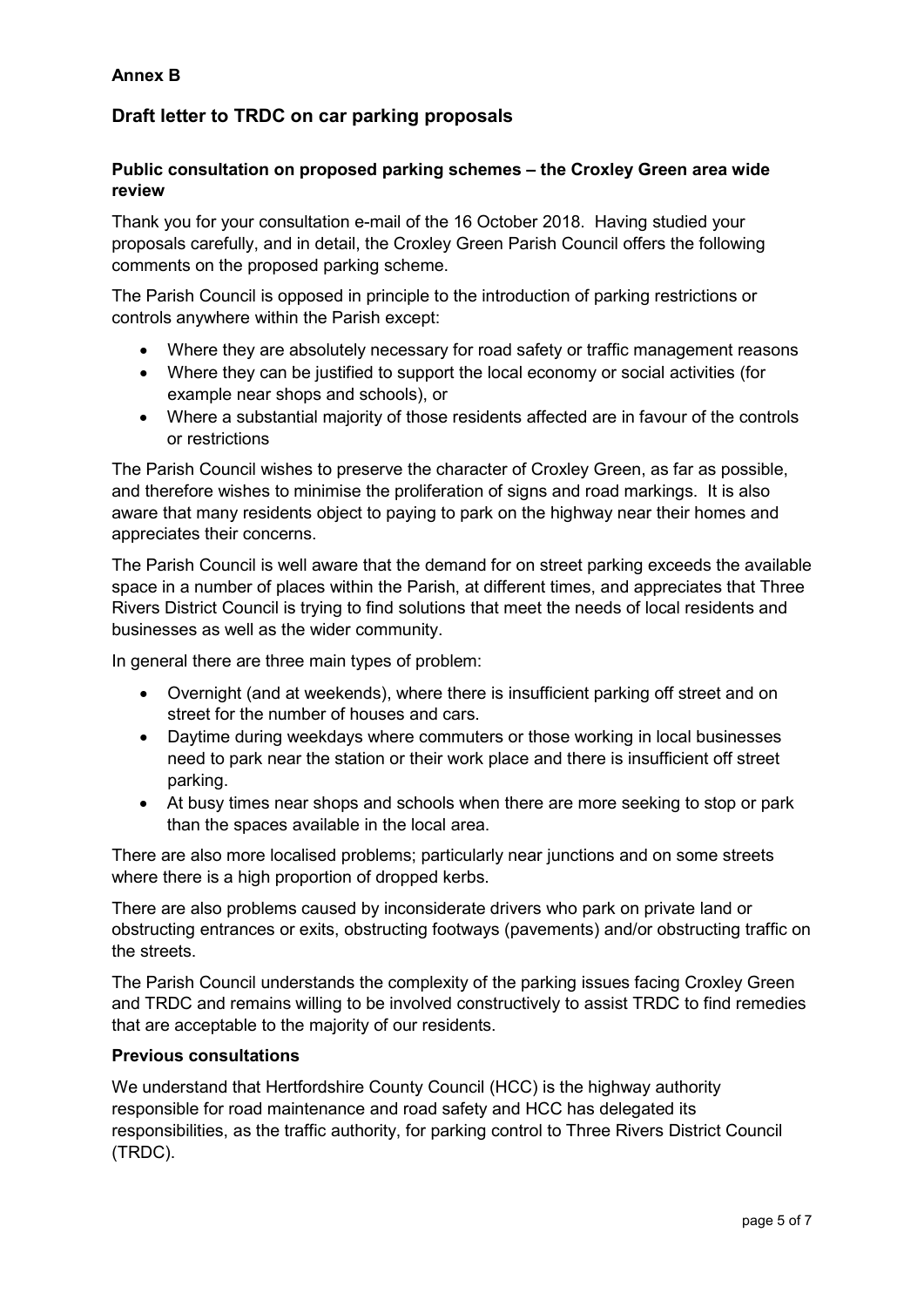TRDC was made aware of concerns reported to the Parish Council about parking on the Watford Road in the vicinity of the Croxley Metropolitan Line station, and the subsequent investigations carried out by the Parish Council in 2015 and 2016.

We were somewhat surprised that TRDC carried out a questionnaire survey across Croxley Green in early 2017 without consulting or involving the Parish Council in a matter of great concern to local residents.

We requested a meeting to discuss the questionnaire and were told we would be informed, once the findings were reported to the relevant TRDC committee. It appears that the findings were reported in July 2017, but the Parish Council was not made aware of the report or the findings.

## **Current consultation**

The current consultation appears to consist of:

- (i) A document (Appendix B) which purports to include the full results of the initial consultation carried out in 2017 in the streets across Croxley Green
- (ii) A drawing of a scheme area which does not include the whole of Croxley Green
- (iii) Traffic engineering drawings with text that propose specific measures in general terms (Indicative drawings showing the initial proposals)

We consider this to be an inadequate basis for consulting the residents following their responses to a very vaguely worded initial survey.

Firstly, there is no evidence of the rationale for the proposals. Your Appendix B reports the results of the initial questionnaire which was couched in somewhat vague terms. There is apparently no analysis of what the results might mean.

In particular, there are no comments about the number of households consulted (assuming all received the questionnaire) or the response in percentage terms, or how that leads to any particular proposal for parking controls.

There is no explanation of how the particular scheme boundary was selected and some roads included and others excluded.

There is no explanation of why different measures are proposed in different places, what they are intended to achieve, and what the consequences are likely to be for residents, businesses and visitors.

It would be helpful to know the brief for the study; both the general brief and any specific briefs for particular areas. Without any explanation of the rationale behind the scheme or the proposals they appear **unclear, incoherent, confusing and inappropriate**.

## **Conclusions**

The current proposals go far beyond a proportionate response to the concerns originally raised by residents.

The parking scheme as proposed seems to have been generated without any consultative analysis on the conclusions from the initial very broad survey.

Prior to any scheme being proposed the Parish Council and Residents Association should have been partners in a review of the findings from the initial survey.

Based on this consultative review any solutions proposed must meet the basic criteria outlined above. Any new restrictions should only be introduced

Where absolutely necessary for road safety or traffic management reasons, or